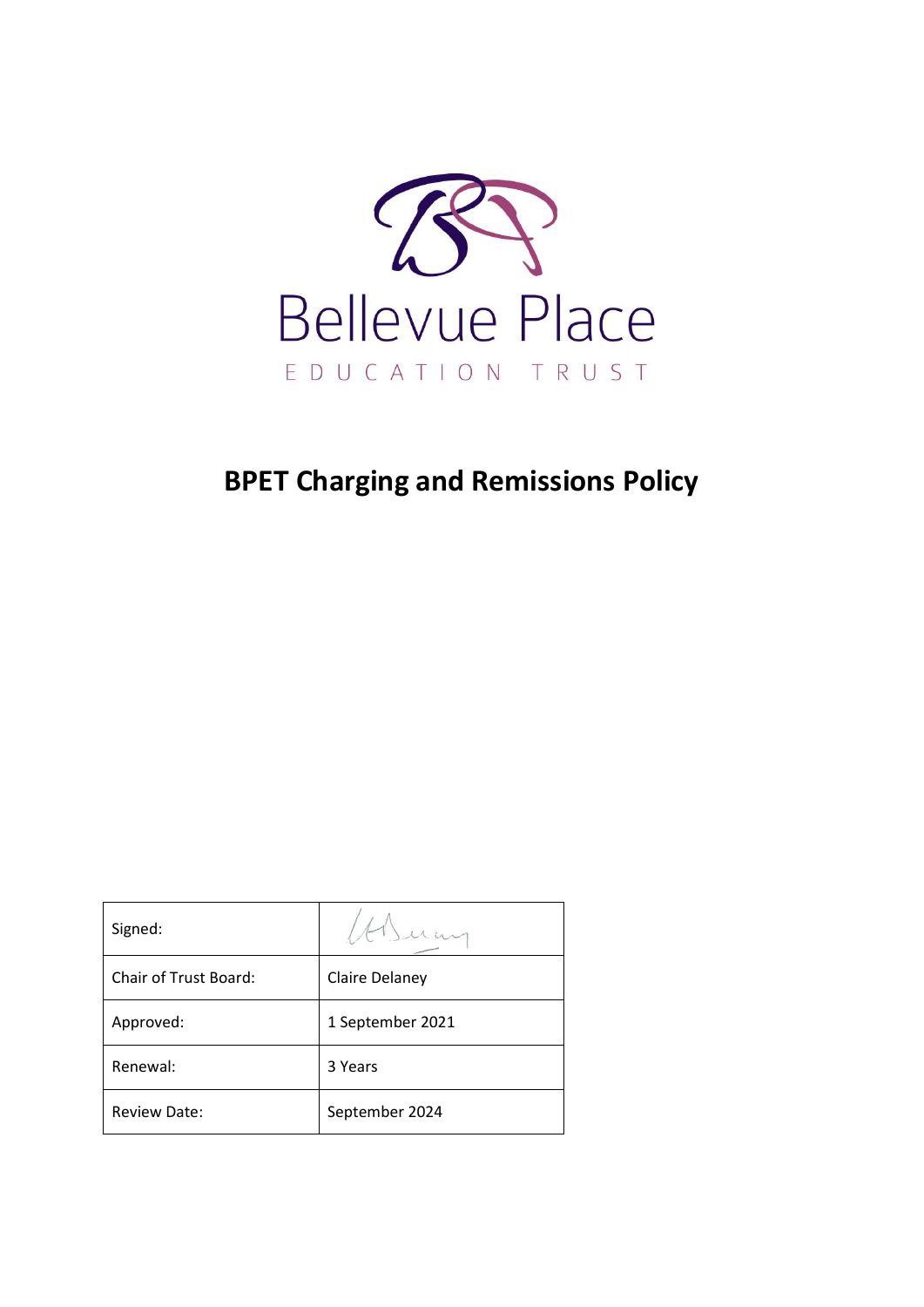

#### **Contents**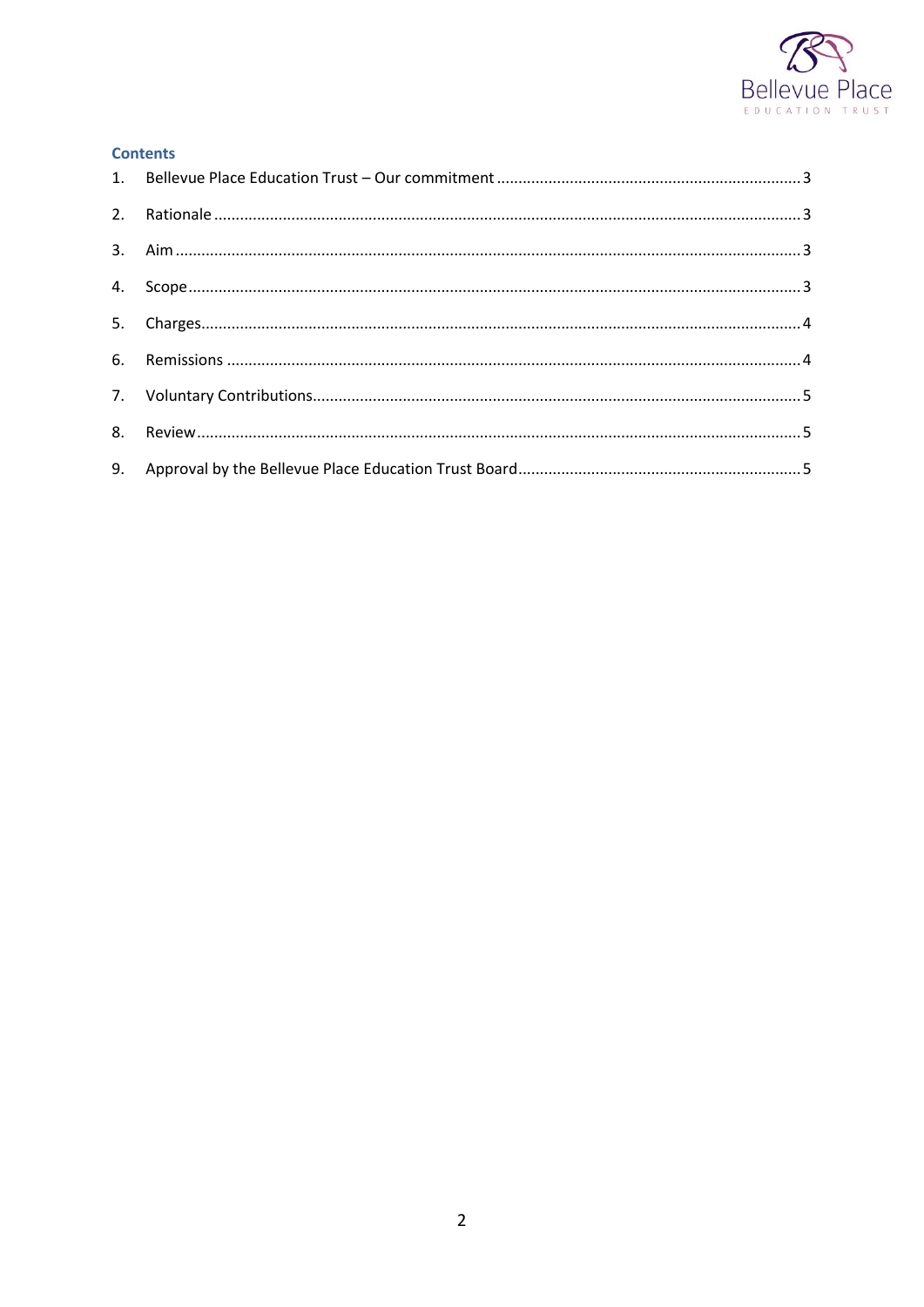

## <span id="page-2-0"></span>**1. Bellevue Place Education Trust – Our commitment**

#### **Learn, Enjoy, Succeed**

Every BPET child and staff member enjoys a broad (LEARN) and enriched (ENJOY) learning experience, enabling them to achieve far greater individual success (SUCCEED) than they might previously have thought possible.

#### **Our Mission**

To grow hubs of like-minded, autonomous schools, well-supported, all of which combine academic rigour with highly enriched opportunities that deliver a personalised approach to education and exceptional outcomes for all.

#### **Our Difference**

We are leading the way in delivering high quality education through a skills-based curriculum, applying the best of the independent and state sectors to deliver breadth of opportunity and pupil enrichment. We empower all our schools as individual entities that best meet the needs of the communities they serve and have a strong relationship with parents, who are our key partners in delivering the vision.

#### **Our Promise**

Every child is an individual. Our role is to nurture pupils' potential through a personalised approach to learning. BPET children are happy, independent, confident all-rounders. We encourage a 'be interested and be interesting' attitude in children and staff alike. We don't just teach; we want our pupils to have a passion to learn. Our focus is on all pupils, regardless of background or academic ability, focusing on pupils with Special Educational Needs as well as those who are more able.

## <span id="page-2-1"></span>**2. Rationale**

BPET is required to formulate a charging policy for our schools which enshrines fairness and equity and which upholds the principles of inclusion and curriculum access.

## <span id="page-2-2"></span>**3. Aim**

The aim of this policy is to set out what charges will be levied for various activities, what remissions will be implemented by the BPET Board and the circumstances under which voluntary contributions will be requested from parents and carers.

## <span id="page-2-3"></span>**4. Scope**

BPET recognises that legislation prohibits charges for the following:

- education provided during school hours (including the supply of any materials, books, instruments or other equipment)
- education provided outside school hours if it is part of a syllabus for a prescribed public examination or national test that the pupil is being prepared for at the school, or part of religious education
- tuition for pupils learning to play musical instruments if the tuition is part of a syllabus for a prescribed public examination that the pupil is being prepared for at the school
- **E** education provided on any trip that takes place during school hours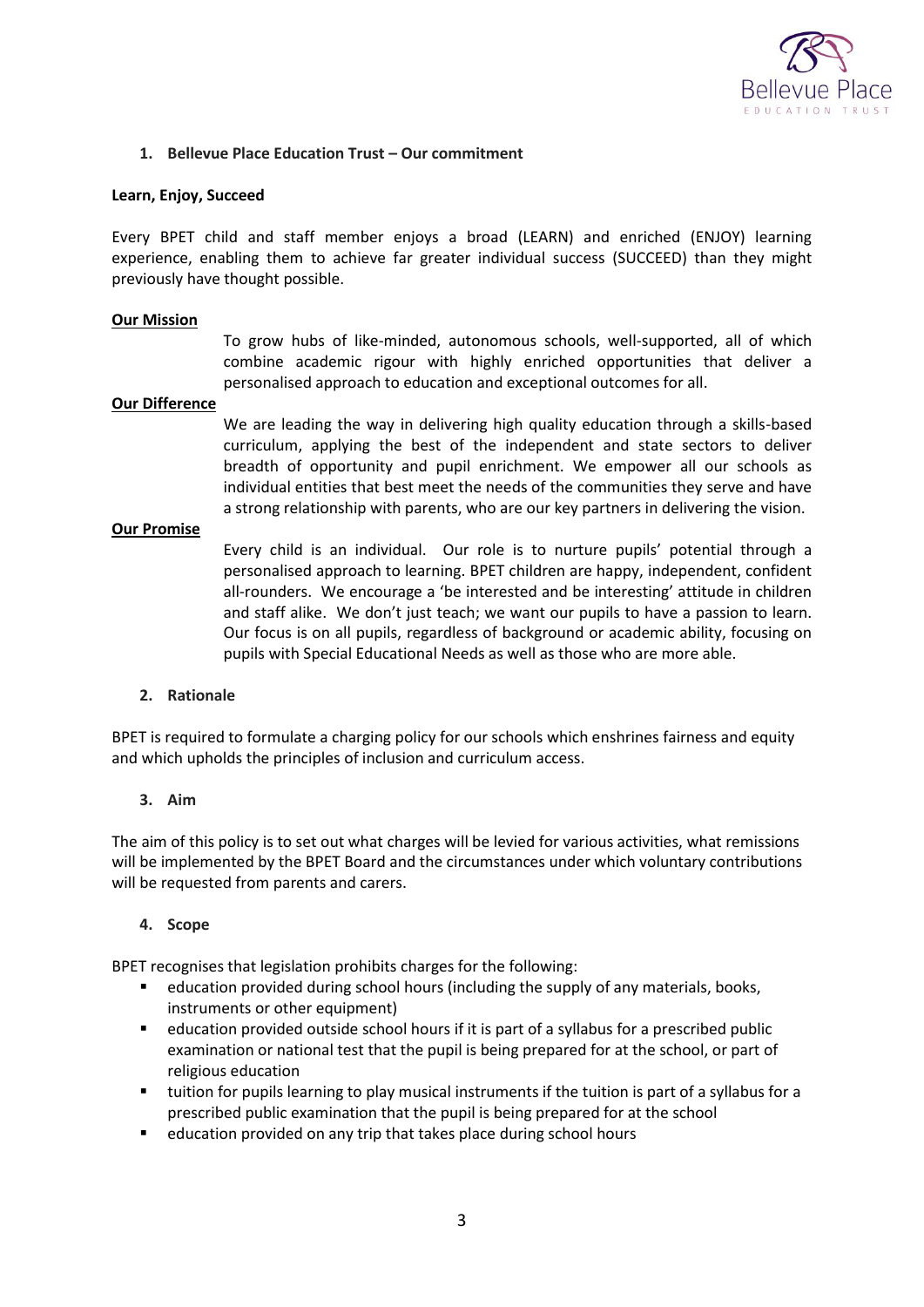

- education provided on any trip that takes place outside school hours if it is or part of a syllabus or scheme of work for a prescribed public examination or national test that the pupil is being prepared for at the school
- supply teachers to cover for those teachers who are absent from school accompanying pupils on a residential trip
- transporting registered pupils to or from the school premises where the local education authority has a statutory obligation to provide transport
- transporting registered pupils to other premises where the school has arranged for pupils to be educated
- transport that enables a pupil to meet an examination or national test requirement
- <span id="page-3-0"></span>transport provided in connection with an educational trip organised by the schools

# **5. Charges**

Charges can be levied as follows:

- (a) board and lodging on residential visits (not to exceed the costs)
- (b) the proportionate costs for an individual child of activities wholly or mainly outside school hours ('optional extras') to meet the costs for:
	- (i) travel
	- (ii) materials and equipment
	- (iii) non-teaching staff costs
	- (iv) entrance fees
	- (v) insurance costs
- (c) individual tuition in the playing of a musical instrument
- (d) costs of non-prescribed examinations or tests where no preparation has been provided by the schools
- (e) any other education, transport or examination fee unless charges are specifically prohibited
- (f) breakages and replacements as a result of damages caused wilfully or negligently by pupils
- (g) extra-curricular activities and school clubs
- (h) School care (pre and after school care)
- (i) Nursery care outside of the proscribed entitlement
- (j) School meals for pupils not in receipt of Universal Infant Free School Meals or entitled to free school meals

## <span id="page-3-1"></span>**6. Remissions**

Children whose parents are in receipt of the following support payments will, in addition to having a free school lunch entitlement, also be entitled to the remission of charges for board and lodging costs during residential school trips. The relevant support payments are:

- a) Income Support;
- b) Income Based Jobseeker's Allowance;
- c) Support under part VI of the Immigration and Asylum Act 1999;
- d) Child Tax Credit, where the parent is not entitled to Working Tax Credit